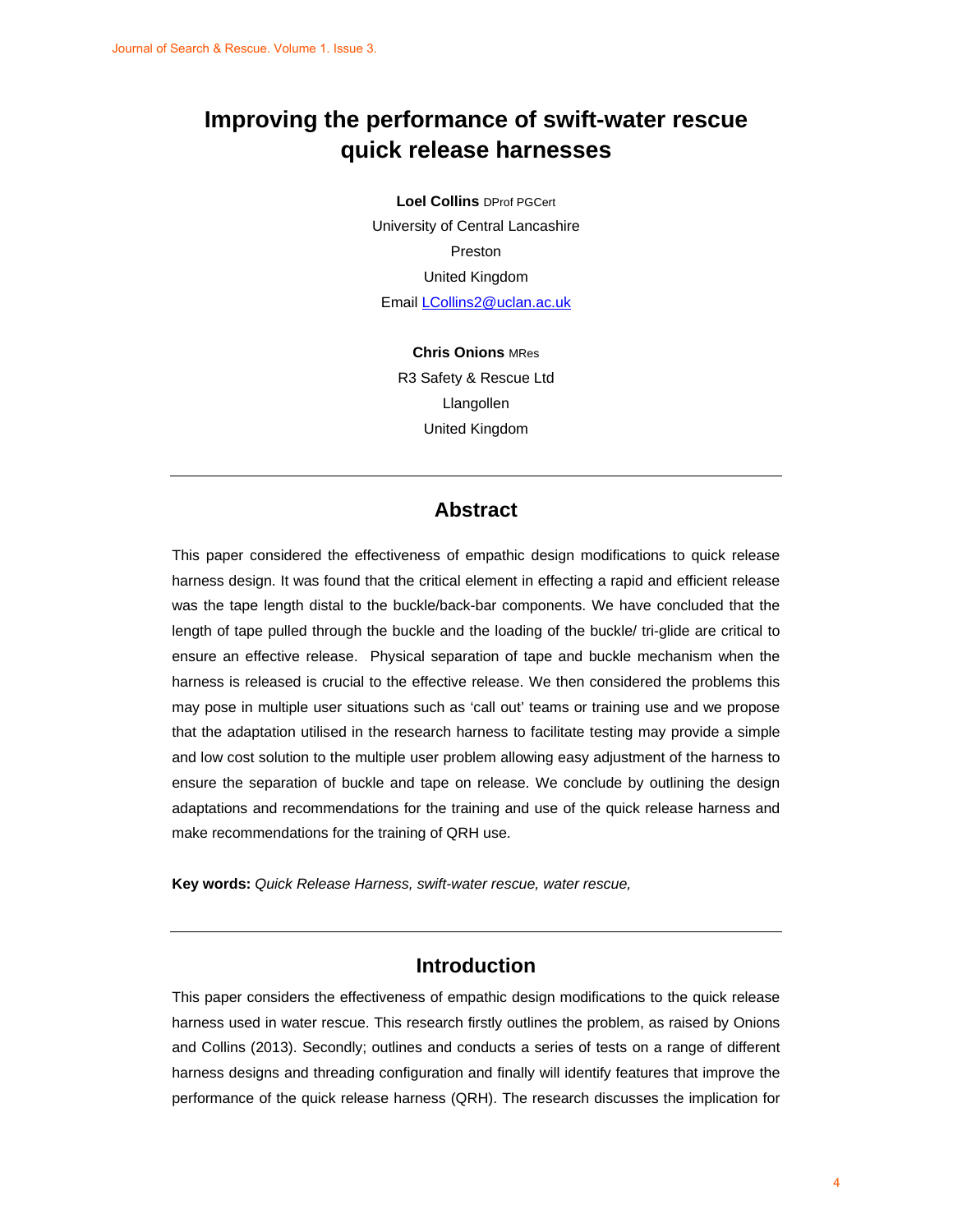use and concludes by outlining design and technique adaptations to the harness that may address the issues raised.

# **Literature Review**

#### **Problems with Quick release Harness performance**

Reflecting the lack of empirical research into QRH performance we have utilised our previous work in this field, c.f. Onions & Collins, (2013). In our previous paper (Onions & Collins 2013) we highlighted inconsistencies in the performance of QRH and concluded that 25% of releases had the potential to or did actually jam and fail to release. In that paper we tested a range of commercially available QRH and interviewed fifteen expert and qualified swift water rescue instructors from the United Kingdom and United States to identify possible reasons for the poor performance. This paper follows directly from that work by testing a series of empathic design adaptations and reflects feedback from that user group. Journal of Search & Research Marketters 2<br>
Little and conduction by analising design and technique soluptiones to the humees that may<br>
soldens the issues raised.<br>
<br> **Problems with Quick release hareness performances**<br> **Pro** 

Three aspects of the QRH performance and its use emerged from the discussions; firstly, the action of the rescuer immediately after the release is activated. Secondly, the interaction of the components in the QRH, and finally; the judgements required in the effective use of the QRH are considered. This paper will focus the first and second considerations; a subsequent paper will explore the broader issues of professional judgment and decision-making in QRH use.

#### *Current design of PFD and QRH*

Current PFDs consist of pre formed buoyant foam held within a jacket or vest that is worn by the rescuer (Figure 1). A PFD differs from a life jacket, International Standards Organisation, (2006) in that it enables the wearer to swim in a conventional facedown (front-crawl position) and protects the back while swimming defensively (feet downstream, face up) Rescue PFDs have an integral QRH around the outside of the jacket although exact details of design vary between manufactures. This QRH generally contains a 40-50 mm tape that passes around the chest and back at a mid thorasic level.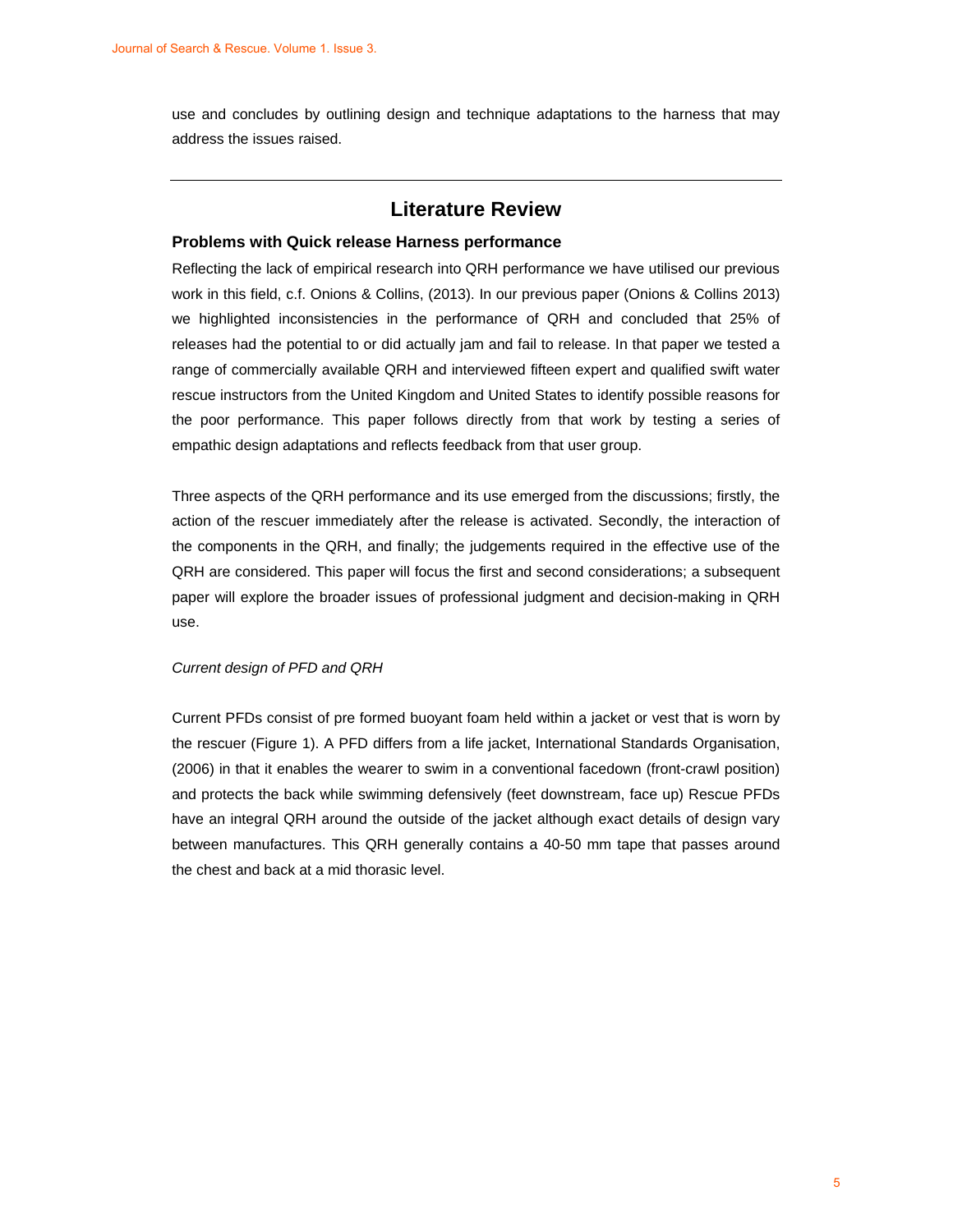

*Figure 1: Front and read view of PFD illustrating position of QRH in current PFD design and components of QRH system. Reproduce with permission from Emerald publishing, Onions, C. & Collins, L. (2013). Performance of quick release harnesses in swiftwater rescue. International Journal of Emergency Services, 2 (2). 141- 154* 

This tape has a dorsal attached mid back and a quick release mechanism on the front that can be activated by the wearer and release the tape. The dorsal attachment point on PFDs is mid thorasic spine and differs from the higher (upper thorasic spine) attachment found on working at height, fall arrest harnesses (c.f. International Standards Organisation, 2000).

The release mechanism is a crucial element of the QRH design; it enables the wearers to separate themselves from the tethering line, used during a rescue, in the event of entanglement or an excessive pressure on the wearers' torso the harness can be released and the rescuer either self rescue or be recovered by the down stream safety. The QRH release has to be able to operate in a broad range of conditions and loads; within the load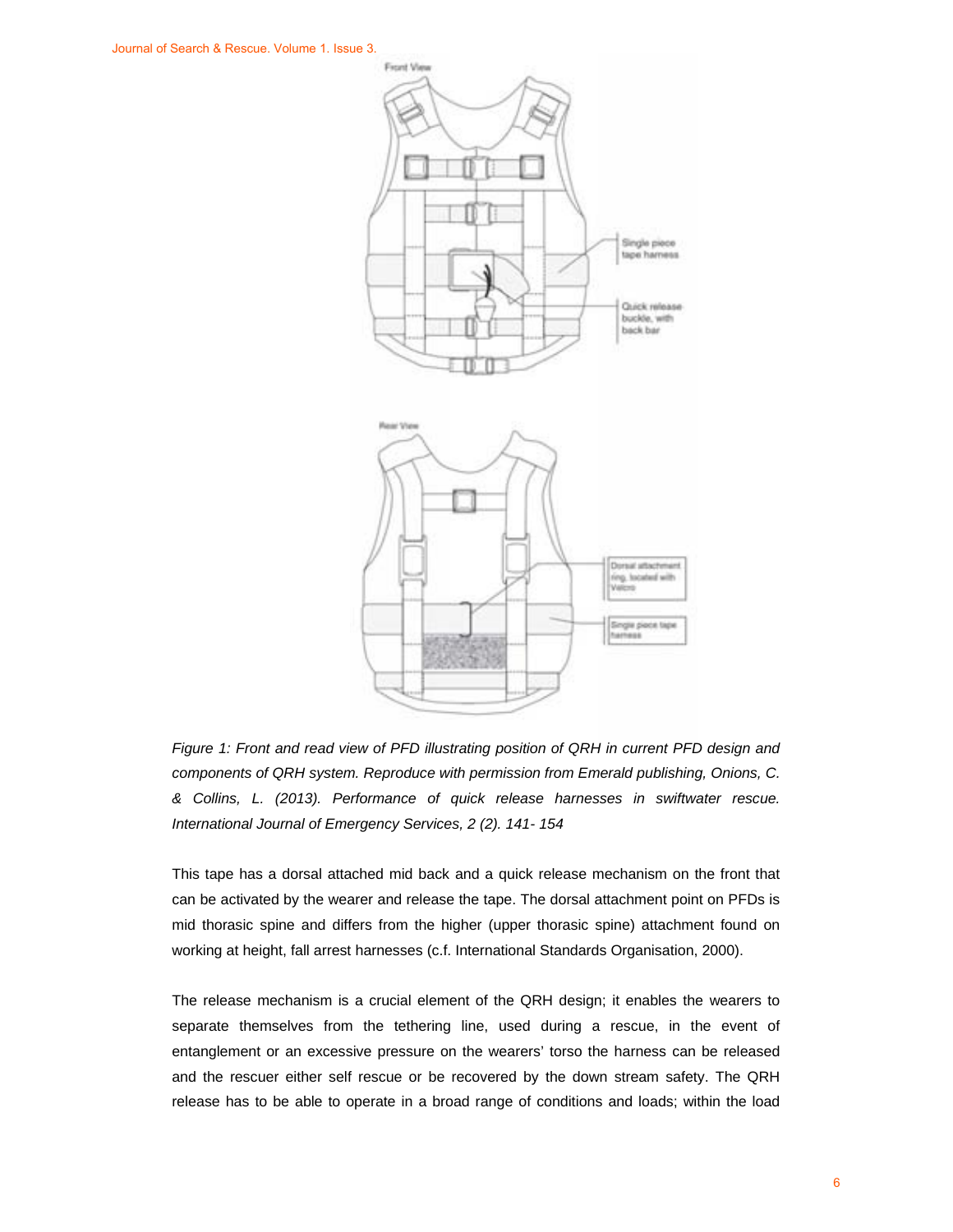range (250N – 2500N) the system is required firstly; to hold (be secure) and secondly to be able to release in under 10 seconds (International Standards Organisation, 2006; Underwriters laboratory Inc., 2008).

To address the maximum load capabilities (2.5kN) the QRH manufactures include a 'tri glide to the release mechanism that holds the load via a *capstan effect* (Attaway, 1999) with the releasable buckle holding the tape 'locked' to the tri-glide. When the releasable buckle is activated the capstan effect is reduced on the tri-glide and the tape can be pulled from the mechanism by the force of the water on the rescuer. This upper limit may benefit from further research as users anecdotally report spontaneous releases (Onions and Collins, 2013) with some buckling configurations and concerns regarding the judgements required in selecting to utilise the tri-glide under low flow conditions. Equally, concerns regarding the capacity of the rescuers body to withhold the high loads around the chest must also be considered. Bierman, Wilder and Hellems (1946) historical research conducted in the Second World War identified that the compressive forces (similar in range to those described by ISO standard) diminished thoracic respirations (breathing) and effected pulse pressure causing bradycardia (heart function). Both may bring into question the value of 2.5kN upper limit in the standard requirements however the upper limit discussion will fall outside the remit of this paper. Journal of Search & Rescue. Volume 1. Issue 3.<br>
straige (2600), 4 2600 Nigoten European is required fillerly to hold (be secure) and secondly to be<br>
dak. to reform a control of Search (terms that allows the system and seco

Given the increasing use of this QRH as an adjunct to water rescue in low energy/ force conditions (Ray, 1996, 1998), its potential inclusion in standard operating procedures and its 25% failure rate (Onions and Collins, 2013) in those conditions there is an imperative for investigation and improvement of the harness, its performance and use. Evidence based on empirical investigation will benefit deploying agencies, rescuers, trainers and manufacturers.

This paper will test a range of modifications to the QRH reflecting our initial paper and identify a range of solutions that could be applied in the field. In this respect we will focus consideration on the action of the rescuer immediately after the release and the operation of the harness during the release.

### **Method**

A single design of personal floatation devises (PFD) was utilised and supplied by a UK manufacturer. The supplied 50 mm QRH was removed from the PFD but no other alteration made to the fabric of the PFD. The PFD was sized and donned in accordance with the manufacturers recommendations and an adapted harness retrofitted. The harnesses under test utilised the same release mechanism as the original harnesses but was threaded in a variety of different configurations, dependant on the test requirements.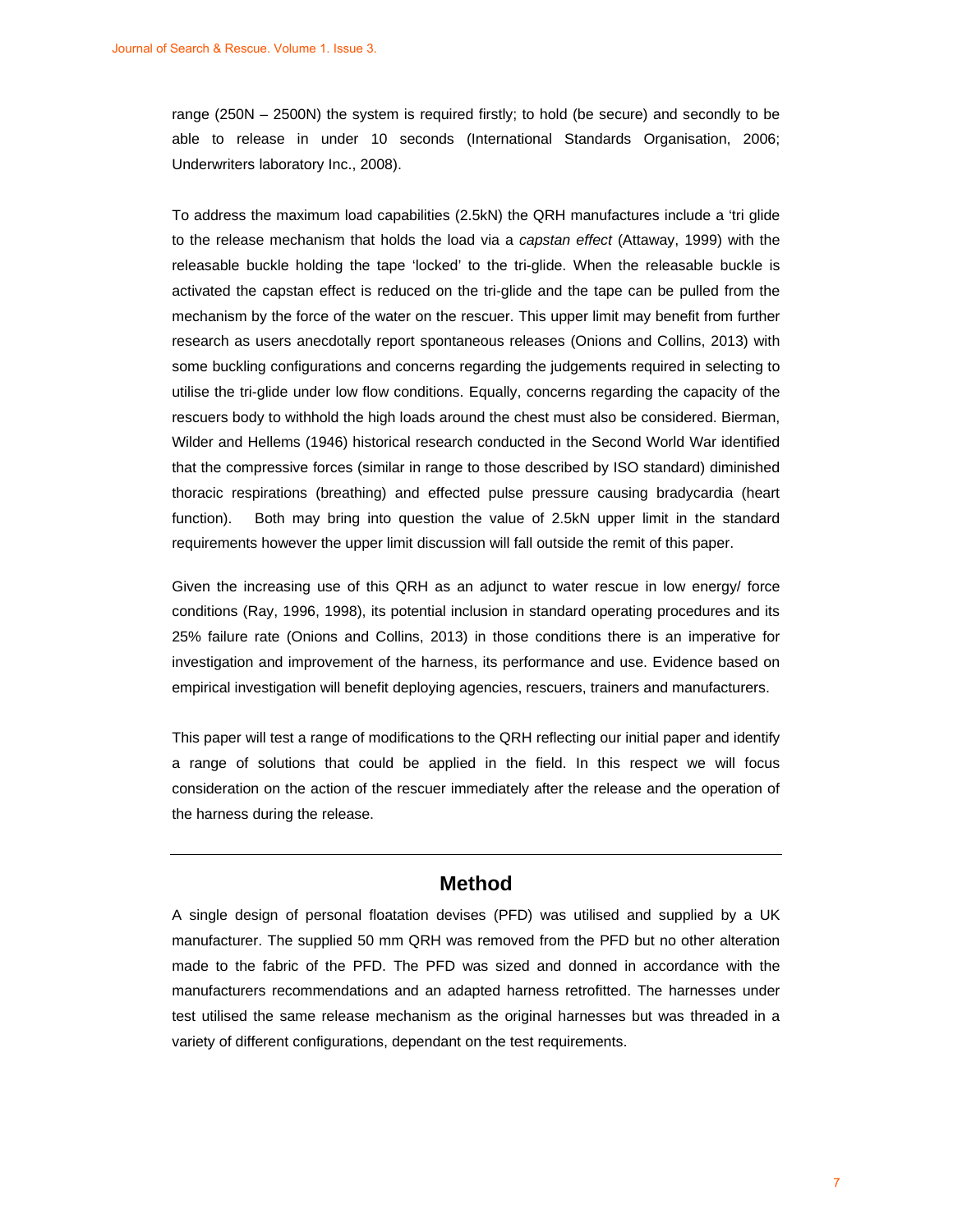#### **Adaptation to QRH**

As stated, the adapted 50 mm QRH functioned in an identical manner to the original harness with two modifications for test purposes. Firstly; the test harness was cut into two parts. The first part; Buckle/ tri glide, 25 cm of tape at this point an adjustable/load bearing buckle was added. A second part was made of a single length (150 cm) of 50 mm webbing. Part two; separate tape which continued from the adjustable load bearing buckle, around the body returning to the quick release mechanism. This tape could be adjusted and threaded to become load bearing at the *new* buckle. (Picture 1).



#### *Picture 1: Showing load bearing connection of part 1 and 2*

To ensure consistent performance part 2 of the harness was constructed of tape manufactured to consistent quality and behaviour. Random samples were selected from a 100 m reel and prepared as individual lengths of tape to form part two of the harness.

#### *Part 1 of the QRH*

Part 1 comprised of the cam buckle (A), load bearing tri bar buckle (B). A and B constitutes the quick release mechanism), and the metal three bar buckle (C) to connect to part 2 (as illustrated in picture 1). Part 1 was constructed to a fixed maximum length (25 cm). Two versions, an *active* version; that contained an elastic portion that created 15 cm contraction in the length and a *passive* version without elastication were utilised in this research.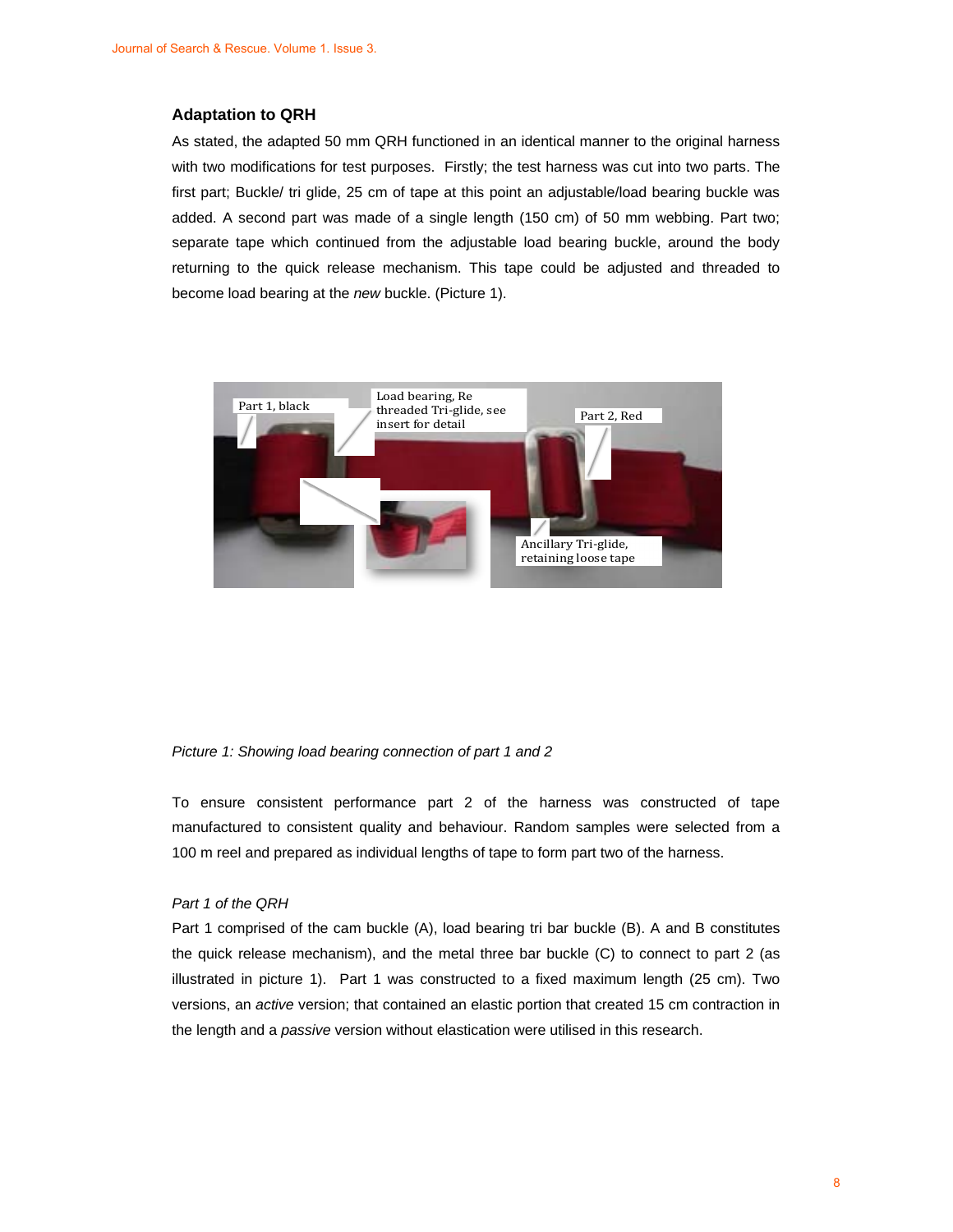#### *Part 2 of the QRH*

 As stated part 2 constitutes a single piece of tape. One end of the tape was trimmed at a diagonal and heat-sealed flat in line with the manufactures advice. The other was trimmed and heat-sealed at ninety degrees. This ninety degree cut end could be connected to part one via the load bearing buckle (C) allowing the length of part two to be adjusted and then secured. Each individual tape length was visually checked following each use to ensure any damage or excessive wear could be identified and the tape removed from the test if required.

The adapted QRH was fixed to the PFD as illustrated in figure 2.

#### **Sample Group, Safety and Ethical Considerations.**

Following ethical approval a purposive sample group of six participants was selected on the basis of their qualification and experience. Namely being a qualified swift-water rescue instructor with over five years experience. Following a risk assessment and subsequent briefing, participants were equipped with water rescue boots, dry suit, knife and helmet in addition to the PFD/Harness being tested. A down- stream safety back up was maintained, given the location immediately downstream of a dam outflow no up-stream spotter was deployed (one would be required in other settings and is illustrated in Figure 3).





#### **Procedure**

The participant was positioned mid-stream in the flow by a pre tied V-rig (Figure 3). A waterproof Force Logic™ universal column load cell was connected in series with the dorsal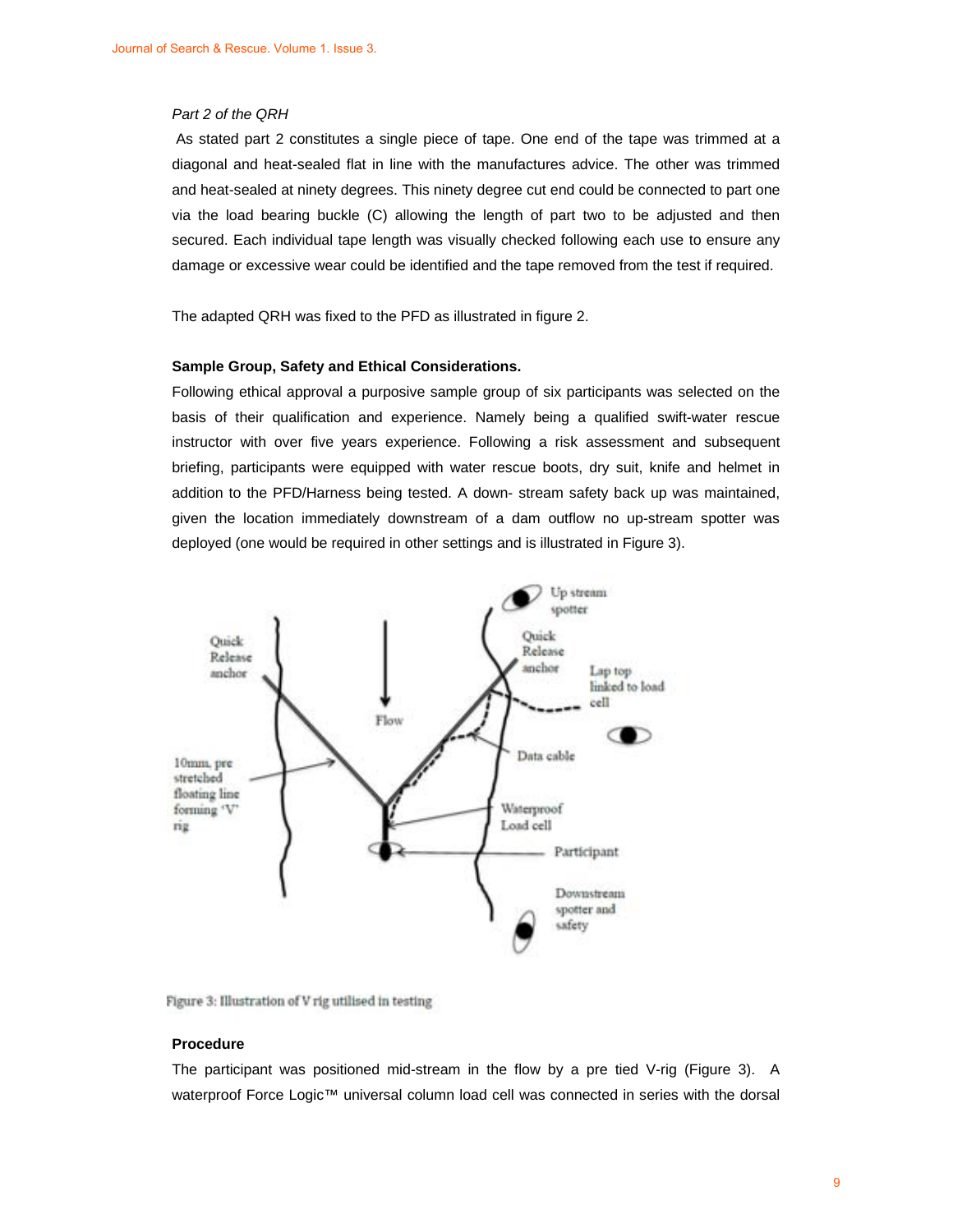point of attachment of the participant, and the apex of the V-rig. The load cell was connected with a 20 m length of data cable to an in-line signal amplifier. The load cell, cable length and amplifier are calibrated by the manufacturer as a combined unit using a 5-point calibration procedure. A Data Translation™ analogue to digital signal converter was used to transfer the mV signal to a laptop PC and was exported to Microsoft Excel. The manufacturer's calibration curve was used to convert the mV signal to force (N).

A series of ancillary tests was completed to establish the effect of changes in body position on loads in the system, establishing the mean length of tape distal to the release mechanism (the length of tape potentially pulled through the release buckle) and the mean load required to separate the Velcro™ locating attachments on the rear of the PFD. These results are briefly outlined prior to presentation of the results in the following section of the paper.

#### *Data collection*

A mixed methodology was adopted to generate a rich data source. It was decided not to subject participants to an excessive amount of replicate tests; in preference a broad range of data collection sources was utilised. A sample of 234 releases was performed using a range of different harness configurations.

#### *Force/ Load data Collection*

The participant adopted a passive floating position in the flow and the participant was instructed to release their chest harness. Force (N) against time (ms) curves was produced in MS Excel using the chart function. The time for complete separation from the harness was determined from the force/time curve profiles.

#### *Qualitative View of participant*

Following each release the participant was asked to describe the nature of the release using a prompt sheet (Table 1) and any other notes recorded. Participants were encouraged to speculate on reasons for the notable events during the test.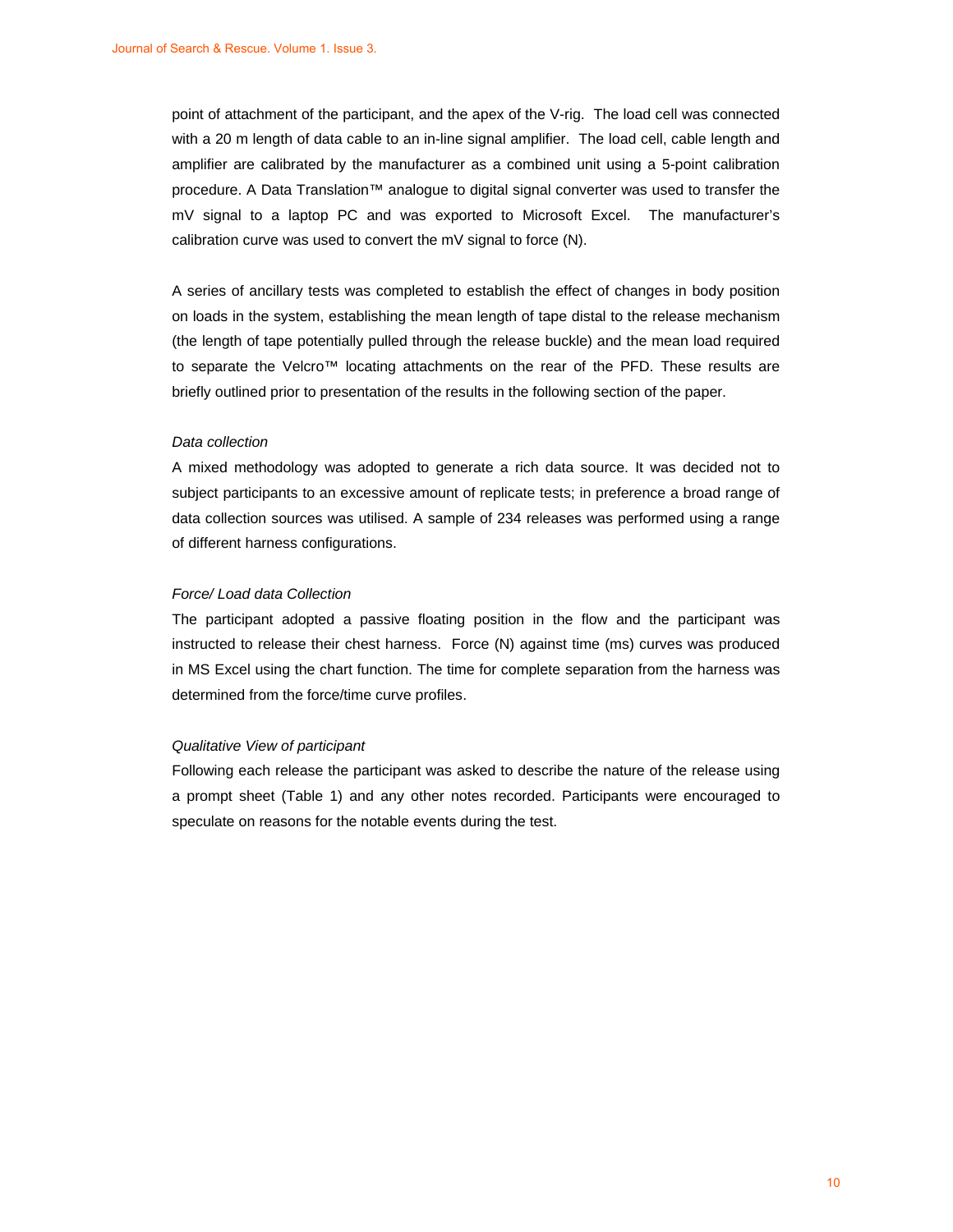| Rating | Descriptor                                                                                                                                | Example                                                                                                                                                                                             |
|--------|-------------------------------------------------------------------------------------------------------------------------------------------|-----------------------------------------------------------------------------------------------------------------------------------------------------------------------------------------------------|
| 1      | From release to separation no notable friction or<br>delay in the process                                                                 | A smooth consistent and<br>constant flow of the tape<br>through the buckle.                                                                                                                         |
| 2      | From release to separation friction and load on<br>the thorax is notable by the participant                                               | Friction between the tape<br>and buckle is noticeable by<br>feeling rubbing or faltering as<br>the tape pulls through the<br>buckle.                                                                |
| 3      | From release to separation there is a momentary<br>delay in the process that rectified without<br>intervention                            | Friction between the tape<br>and buckle is noticeable by<br>feeling the force of water, on<br>the participant, increase as<br>movement in delayed and<br>the tape pulled through the<br>buckle.     |
| 4      | From release to separation there is a momentary<br>stop in the process that is rectified with out<br>intervention from the participant    | The movement of the tape<br>through the buckle is brought<br>to a stop'. Without<br>intervention the stop is<br>rectified and the release<br>continues.                                             |
| 5      | From release to separation there is a momentary<br>stop in the process that is rectified by an<br>intervention from the participant       | The movement of the tape<br>through the buckle is brought<br>to a stop the participant is<br>required to take a single<br>action to re-establish the<br>movement of the tape<br>through the buckle. |
| 6      | From release to separation there is a clear stop<br>in the process. That is rectified with repeated<br>intervention from the participant. | A single intervention from the<br>participant is insufficient to<br>'free the system' and the<br>repeated actions are required<br>to facilitate movement of the<br>tape through the buckle.         |
| 7      | From release to separation there is a clear stop<br>in the process. That is rectified by intervention<br>from the bank                    | Assistance required recover<br>participant to the bank.<br>$\alpha$ r<br>When loaded in the water the<br>system fails.                                                                              |

Table 1: Rating scale used to assist participant in quantifying the performance of the harness.

#### *Direct observation of performance*

Digital video footage of the front of the harness was taken using a Go Pro Hero-2™ helmet mounted camera during a random sample of releases from each test (S=25). This footage was reviewed at 50% of normal speed; this provided direct observation of the QRH in operation.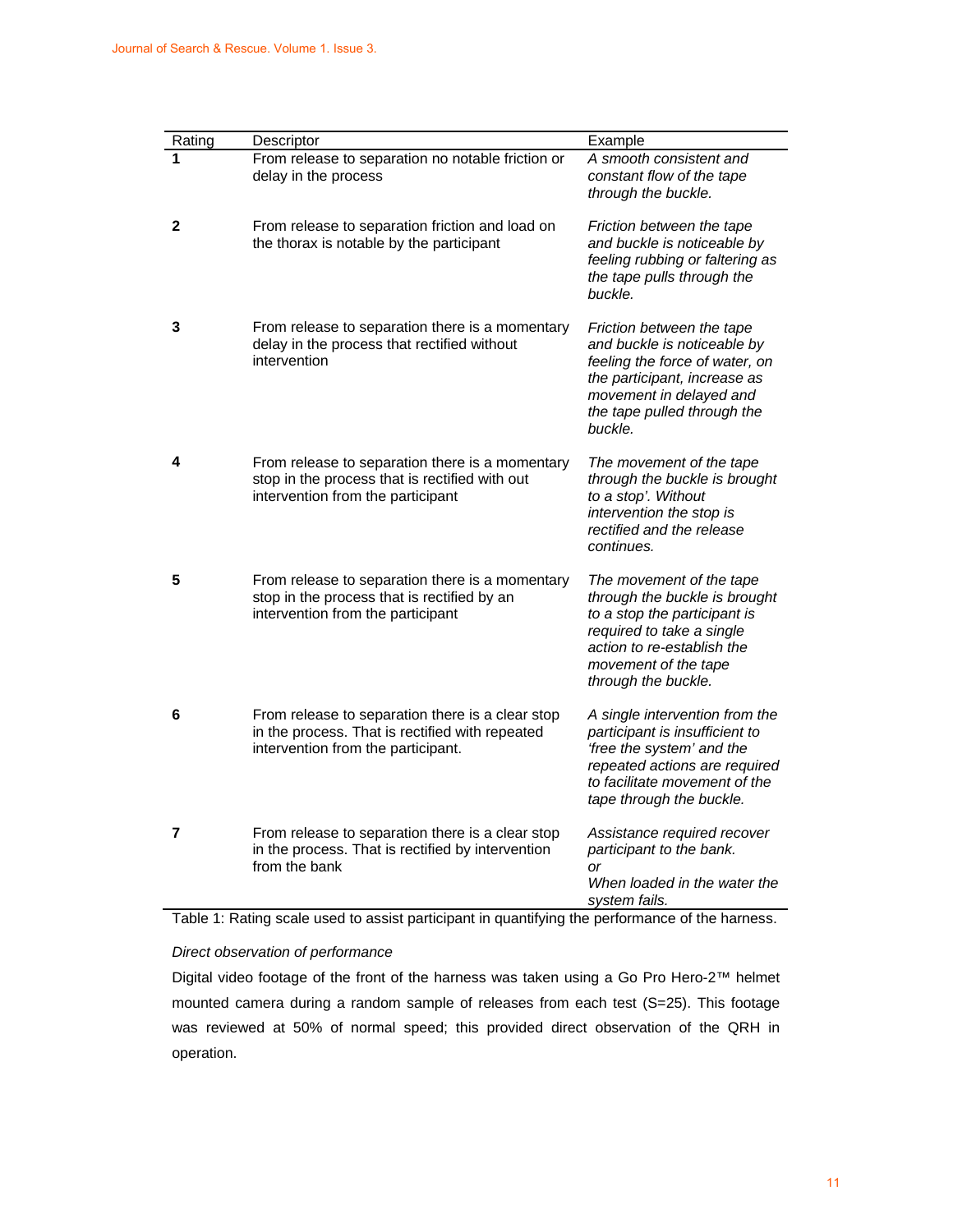### **Results and Discussion**

#### **Ancillary tests**

#### *Body position test*

The participant was positioned mid flow on the 'V' rig as stated. Once a base line reading was clear the participant was instructed, via an agreed signal from the down stream safety, to alter their profile to the water by extending their arms and legs away from the body into a 'star' shape, this was repeated three times  $(S= 300)$  prior to the release test. Following the body position test the harness was released and the participant recovered. During this test a mean load on the harness while the rescuer was passive in the water was recorded (500N, SD 25N). While assuming the 'star shape' a mean load of 725N (SD 25N) on the harness was recorded. Under these conditions this represents an increase of 45% load on the harness by adopting a star shape.

#### *Average Length of Tape Pulled Through the Buckle/ tri-glide*

The length of tape on QRH (S-75) on recreational white water kayakers and canoeists was measured (S=75, M= 37.8 cm, SD= 17.34). For the purpose of the test this was rounded up to 38 cm and taken as the average length of tape pulled through the buckle in the event of a release.

#### *Velcro*™ *release*

At the dorsal point of the PFD the manufacturer utilised a 2 x 4 cm *Velcro*™ patch to locate the connecting metal ring, it was considered that the separation of the *Velcro*™ parts would require a load and that this would contribute to the overall load require to release the harness. The harness and PFD was positioned on a test torso and secured. The harness was then removed leaving the Velcro™ and metal ring in place. A digital load meter was attached to the ring and a load-exerted perpendicular to the *Velcro* patch to determine the load, measured to the nearest whole newton (N) required to separate the male and female Velcro<sup>™</sup> components (S=45, M= 43N, SD= 0.83). It was concluded that the mean load required to separate the Velcro™ was relevant and that the maximum loads required equated to the positive buoyancy afforded by the PFD. It therefore follows that the PFD could be held under water by the Velcro™ tab in the worst case. It was concluded to remove the Velcro™ locating patches for the test on the grounds that this was a simple method of improving low load release

#### **Harness configurations test**

The following five configurations are outlined in table 2. Digital footage of the tests is available at http://youtu.be/ifuLlW0wp9E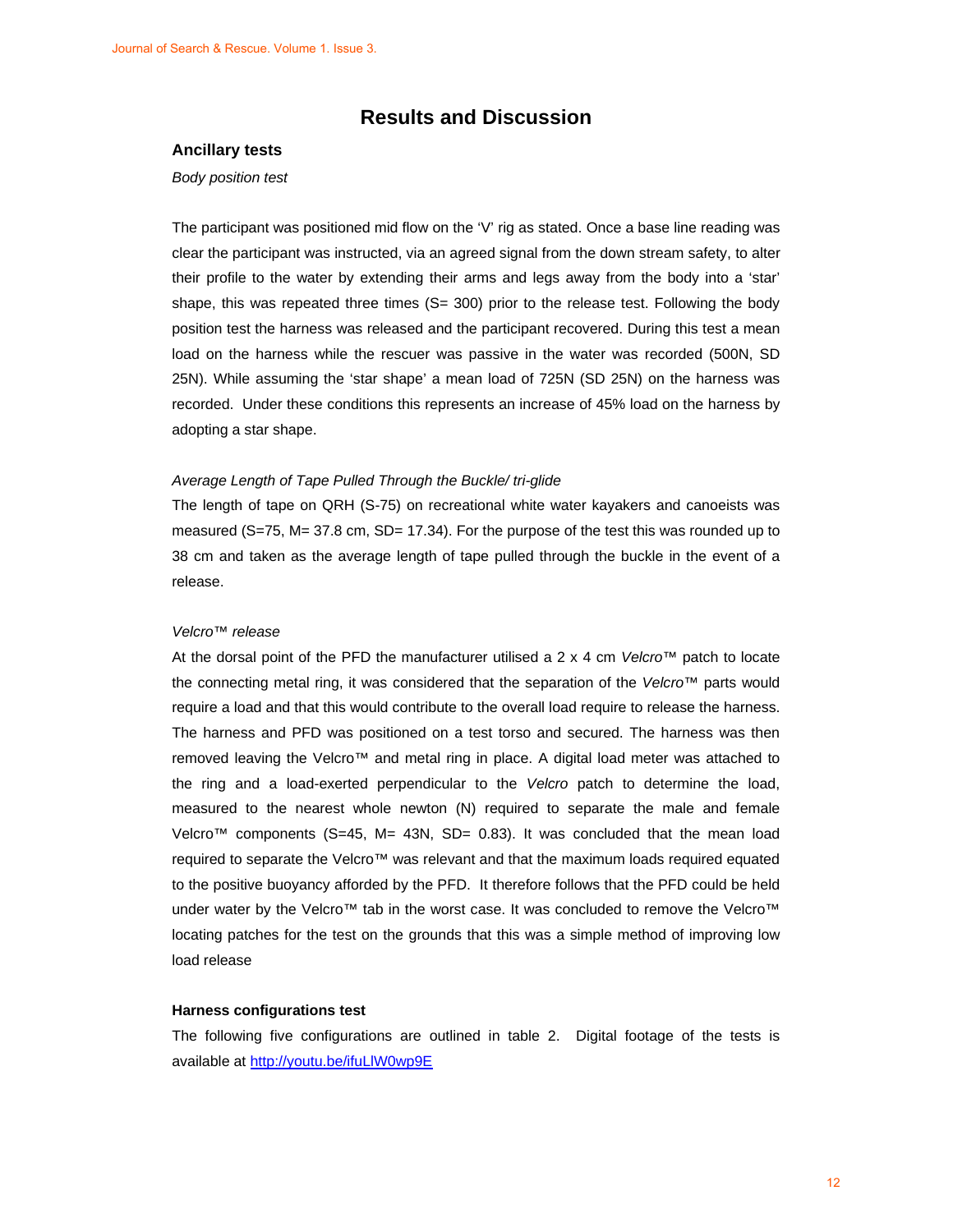

Table 2: Test Configurations and results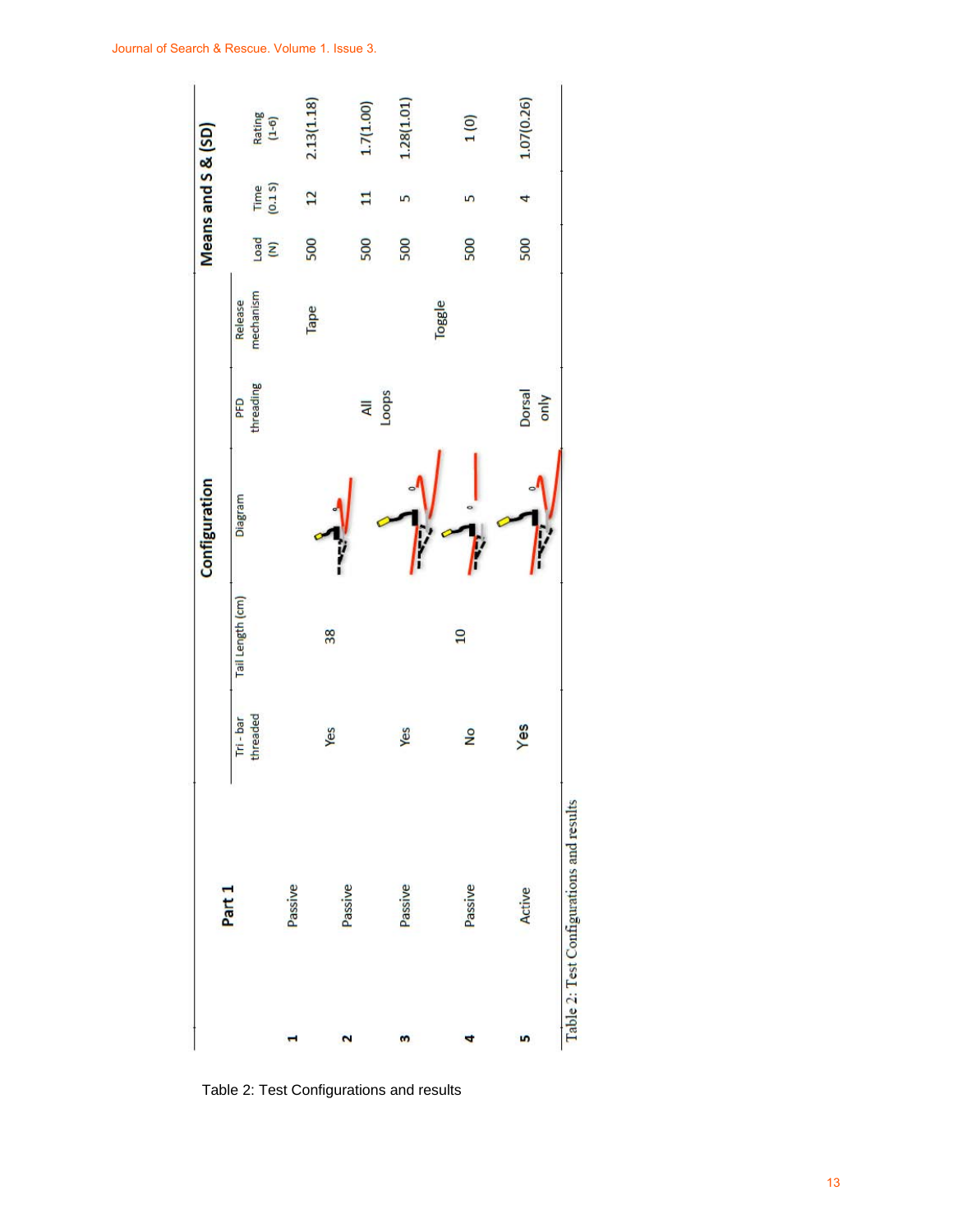#### *Test 1*

The harness was configured as illustrated table 1 the release activated by utilising the tape to open the cam buckle. Direct observation of the release illustrated that during activation the tape forced the buckle and tri-glide against the PFD. The tape remains through the buckle and moves only once the rescuer has released their grip on the tape. This leaves the tape describing a tight 'Z' between the buckle and tri-glide and forced against the PFD, clamping the mechanism to the jacket and maintaining the capstan effect in the mechanism until the tape is released.

#### *Test 2*

The test was repeated using the toggle to activate the release. Direct observation indicated the tape moving immediately on activation of the release. The tape continues to describe an 'open' Z as the tape is pulled through the mechanism. This Z created friction between activation and separation however the mechanism was pulled away from PFD and pivoting on the attachment point with the PFD. An increase in performance was noted which was attributed to the reduction of friction and immediate activation noted.

#### *Test 3*

The harness was configured and released as for test 2 however the length of tape was reduced to 10 cm. An improvement in performance was noted an open 'Z' shape was described between the buckle and tri-glide immediately following activation. However it was noted that the action of using the toggle and the short tape length physically separated the tape and buckle at the point of release, however tape was still pulled through the tri-glide (this was the distance between tri-glide and leading edge of the buckle, 3-4 cm). Notably no tape was pulled through the buckle by the load of the water following release. The load created by the water at the dorsal point was insufficient to withdraw the tape through the tri-glide and around the PFD via the loops and fabric tubes of the PFD.

#### *Test 4*

The test was repeated without the tri-glide and an improvement in performance was noted, however, occasional spontaneous release where observed during the test. The spontaneous release could not be explained via either direct observation or interview. The 'open' Z described test 2 and 3 was noted, as was the separation of buckle and tape noted in 3. It was considered that the tri-glide needed to be included in threading the harness to enable the higher loads required in the test standards. It was considered that this need not be a problem if separation of the buckle/tri glide and the tape could be assured as noted in test 3.

#### *Test 5*

Truly zero load conditions are not encountered in any use. The positive floatation of the PFD would always act to provide a load within the mechanism and QRH, this being equivalent to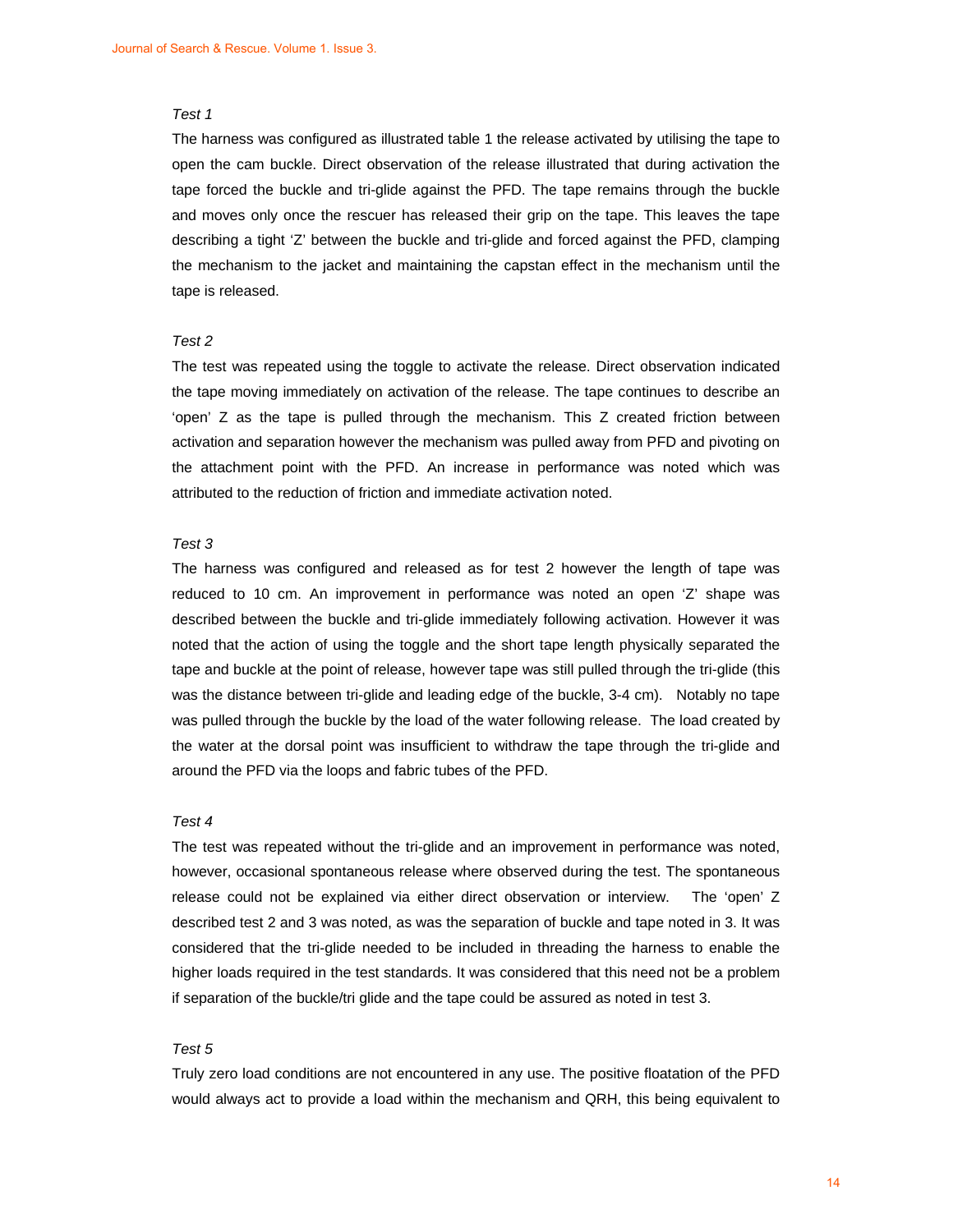the floatation of the jacket. Examples of low load application include the use of the harness in low-velocity, broad area urban flooding situations where high entanglement potential exists with debris and street furniture and in a swift water context it is also possible to experience deeply re-circulating features/closed features that retain swimmers, but do not possess a water velocity to induce the required load to effect reliable QRH performance. Augmenting the load to ensure separation of tape from tri-glide and buckle in a consistent manner, in minimum time was felt to be a desirable goal. To ensure complete separation (tape from buckle and tri-glide) on the PFDs a shorter length of tape is required. The standards (International Standards Organisation, 2006; Underwriters laboratory Inc., 2008) allow for up to 10 cm slippage in the system, clearly a 5-6 cm length would be impractical and may contribute to spontaneous releases. An elasticated portion was included into the part 1 to ensure a minimum 20 cm of contraction when released. This addition to the QRH assured a separation of the buckle/tri glide and tape without load at the dorsal point. The 'open' Z described test 2 and 3 was noted, as was the separation of buckle/tri-glide and tape noted in 3. Participants commented on the "instantaneous" release but that the tension could be felt around the chest when donning the PFD.

#### **General Discussion**

An improvement in QRH release performance has been noted. The greatest effect is achieved by ensuring that the length of tape pulled through the buckle, is short enough to ensure a physical separation of part 1 and 2. For consistency, the research utilised a single design of PFD, as a consequence the results cannot be transferred directly to other designs. Namely, the exact length of webbing will be dependent on the detail of the manufactures' PFD construction. Specifically the position at which the QRH is secured at the front of the PFD and the relationship between the length of tape and the arc described by the buckle. This will vary between designs of PFD. A recommendation of a specific webbing length would therefore be inadvisable. However understanding the relationship to achieve better performance would appear critical.

Activation of the release is currently recommended by pulling on the webbing or toggle (Ferrero, 2008). Anecdotal concerns regarding the security of the toggle release have been raised (Onions and Collins 2013). However it is clear from the direct observations that the toggle activated release pulls the buckle/tri-glide away from the PFD, contributing to the physical separation of the components. Webbing activated releases, do not encourage separation of the buckle/tri-glide components and are more prone to problems following activation. These difficulties are compounded should an inexperienced user continue to hold onto the webbing.

The release of the QRH is dependent upon a load (induced by water flow) at the dorsal point of attachment of the PFD wearer. A tensioning system, integral to the harness ensures a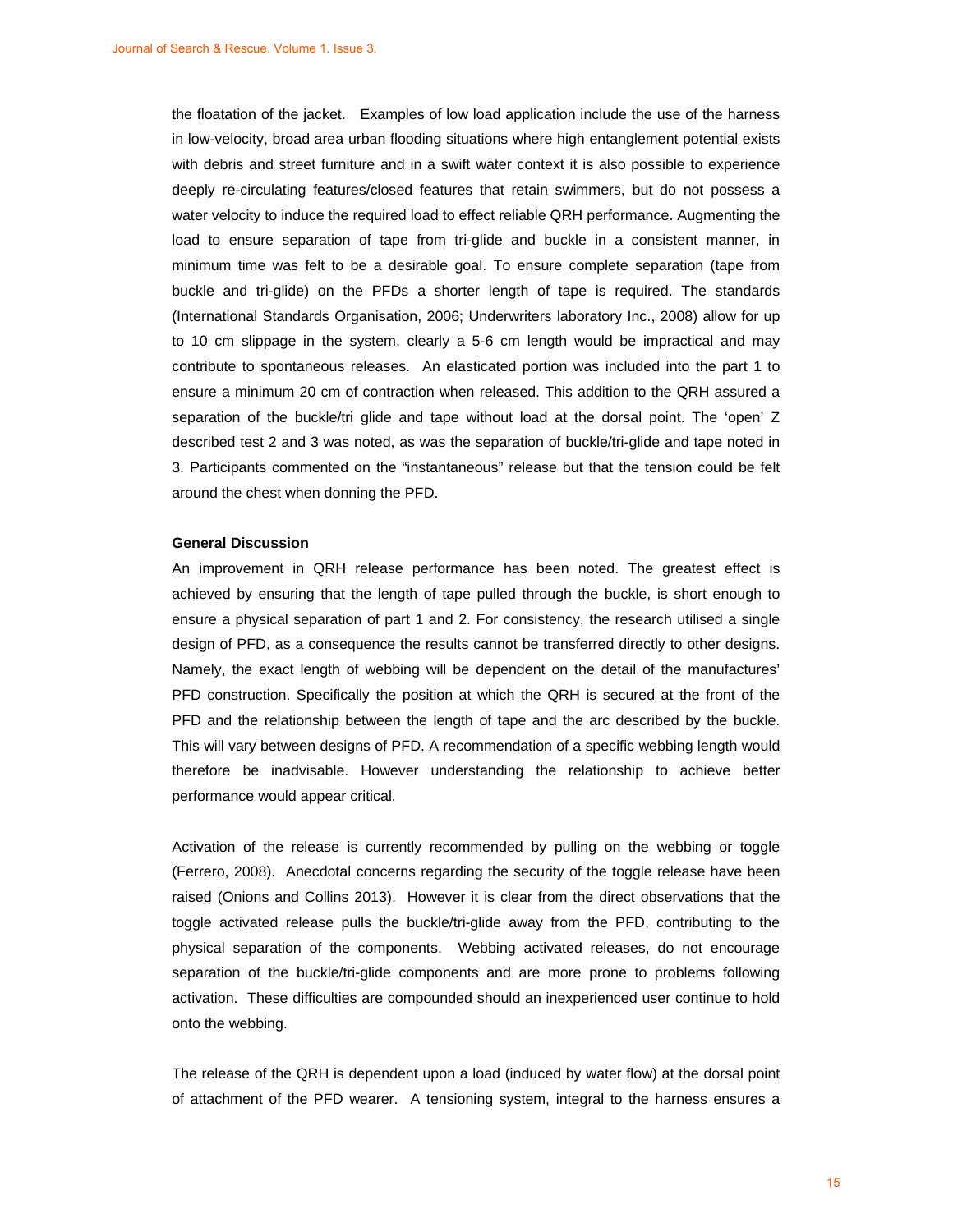load is applied between part 1 and 2 at the buckle/tri-glide mechanism. This tensioning aids physical separation, irrespective of the load at the dorsal point. The release is improved in terms of speed and quality. This adaptation reduces the critically of the tape length distal to the buckle/ tri-glide.

Following separation of buckle/tri-glide and webbing components, the webbing is drawn through a series of loops and fabric tubes that are integral to the design of the PFD. We speculate that in some designs of PFDs these loops and tubes also redirect the webbing and the friction generated clearly places demand on the load at the dorsal point of attachment. Clearly the dorsal locating points are crucial to ensure correct body positioning in the water, however the benefit of additional loops and tubes becomes questionable. Clear benefits can be attributed to threading the PFD in such a manner as to reduce friction by excluding unnecessary redirection. This however may lead to the webbing being higher under the arms of the user depending upon the design of the PFD and the size of the user.

Multiple users of single PFDs in training and rescue situations place sizing and fitting demands on the PFD and QRH. The adaptation made to the harness in this research, enabled the adjustment of tape length at the buckle and has offered a parsimonious solution to the multi user, tape length problem. Namely the integration of an adjustable load bearing buckle connecting part 1 and 2 will enable sizing of the harness on issue prior to use.

### **Conclusion**

The most effective releases, in this series of tests, have been achieved by adjusting the tape to ensure physical separation of webbing and buckle/tri-glide mechanism. A simple test while fitting and donning the PFD to activate the QRH release and ensure part 1 and 2 separate would indicate correct sizing and fitting of the harness. Design and manufacture of the PFD will vary, as will the attachment point of the QRH to the PFD. As a result recommendation cannot be made regarding a specific length of webbing. The relationship, however, between the attachment point (PFD to QRH) and tape length being crucial to release. Adjustment of the tape in part 2 and or alteration of the attachment point of part 1 in the relationship Y+2a<C/4 to the PFD will contribute to the effectiveness of the release illustrated in Fig 4.

Activation of the release by pulling the toggle away from the body separates the buckle/triglide mechanism from the PFD and facilitates the desire separation of webbing and mechanism toggle activation being preferable to webbing activated release that delays and complicates the release. Following release with the toggle, the rescuer should then adopt the 'star shape' to expose maximum body surface area to the flow in order to maximise load on the system this pulls the tape from around the PFD. The loops on the rear of the PFD should be used to ensure the attachment point facilitates the correct body position in the water but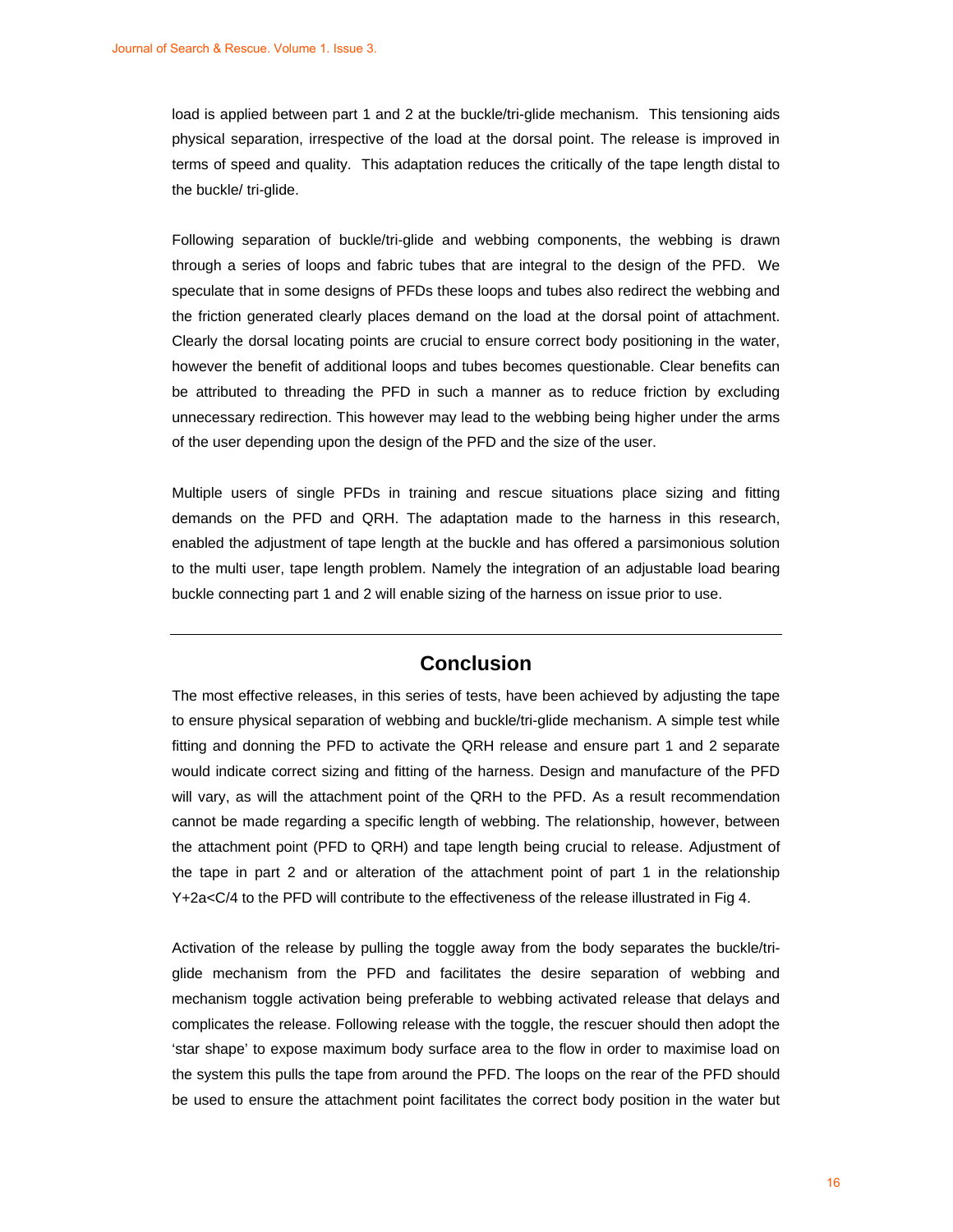other loops or tubes need not be used. The tape separates from the PFD following release and reduces friction between PFD and tape.

Adjusting the release mechanism and tape length would enable a consistent use of the load bearing back bar (Tri-Glide) at the release mechanism. In this respect removing the judgement call required when threading the QRH prior to entering the water.

For multi users this trimming of the tape will be impractical and we suggest the desired separation can be achieved by adjusting the webbing via an adjustable load bearing buckle that is positioned between part one and two of the QRH. While we used a doubled back three bar buckle to connect part 1 and 2 other buckle configuration could clearly be used.



Figure 4: Illustrating the relationship between attachment to PFD and tape length in locked and unlocked positions

Under low flow conditions the pre tension in the harness system, (as outlined) provides an added tension during release and ensures separation of the release mechanism and tape. This would be advantageous in QRH that may be used in both low and high flow conditions. In addition to the conclusions above a reduction in the threading loops and tubes *and* the *Velcro*™ dorsal locating patches should be removed from PFD's, as this appears to be an unnecessary additional force associated with the release of the QRH.

We speculate that further improvements could be achieved by utilising wide radius attachment at the dorsal point, such as the wide end of an HMS type karabiner or large fixed ring. However investigation into the judgements and decision-making that is associated with QRH and swift water rescue may be more valuable in the design of effective rescue

17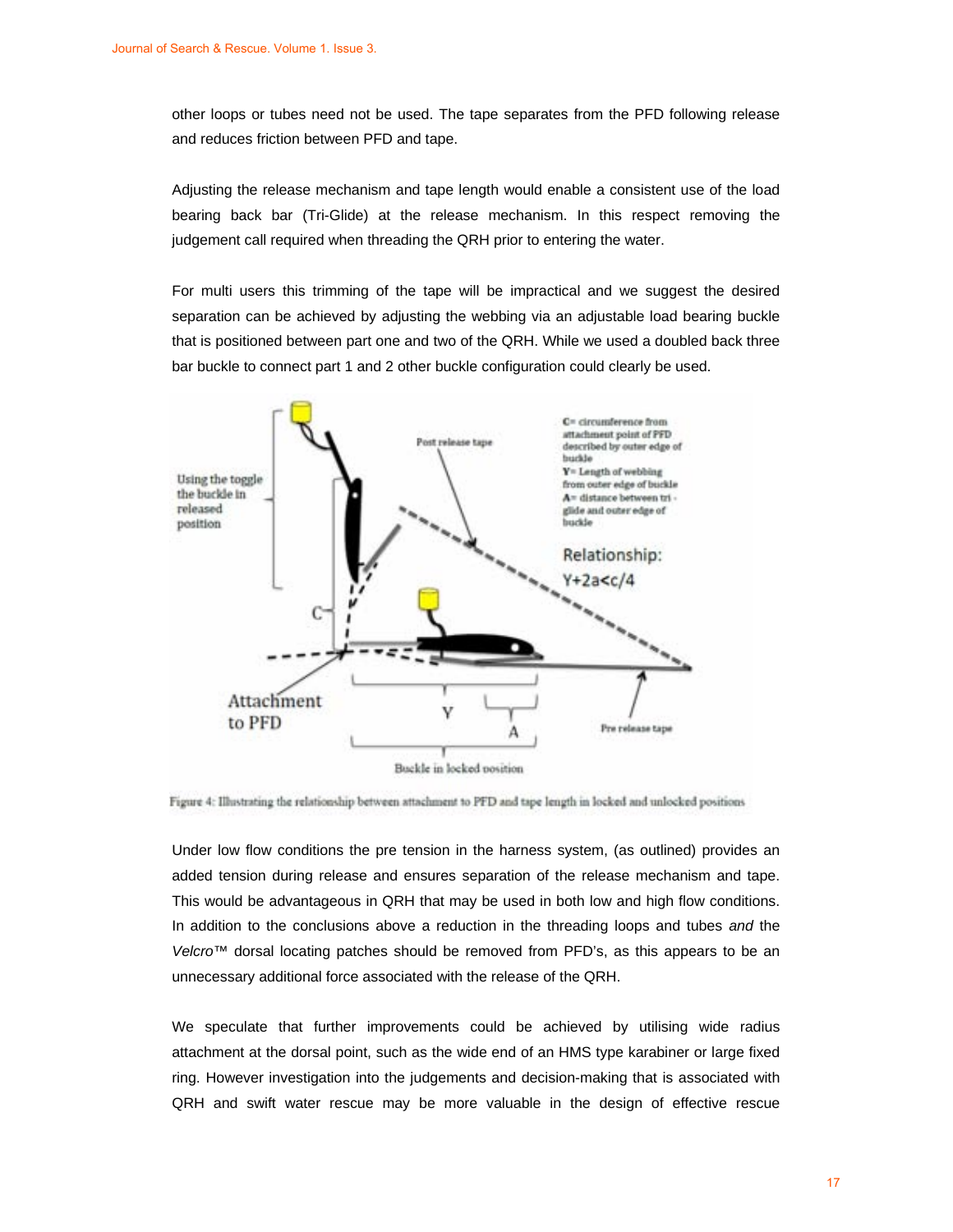technician education programs use is still required and will be subject of our next paper. Based on this evidence we make the following recommendations for training and use of QRH.

- The toggle is used as the primary method to activate the release.
- Following release the rescuer assumes a 'star shape' to maximise load in the system
- QRH is adjusted to ensure that when release a physical separation of part 1 and 2 occur.
- QRH are threaded onto PFDs in such as way as to minimise friction between Tape and PFD following release.

### **Acknowledgements**

We would like to acknowledge the valuable contribution of Palm equipment International for supply of the PFDs and the assistance of the National White Water Centre (Canolfan Tryweryn) in development and use of the testing site. Importantly the contribution for the participants who contributed to this investigation.

# **About the Authors**

**Loel Collins** has taught swift water rescue for over 30 years. He has taught recreational kayakers and canoeists, Fire service, Royal Society for the Protection of Animals, Ambulance services, Police, Mountain Rescue and the military. He currently works as a Senior Lecturer at the University of Central Lancashire and is a member of the water response capability of the Ogwen valley Mountain Rescue Organisation.

**Chris Onions** is Director of Training with R3 Safety & Rescue Ltd, providing technical rescue training to the emergency services. He is actively involved with the Ogwen Valley Mountain Rescue Organisation and at a regional level with the North Wales Mountain Rescue Association.

# **References**

- Attaway, S, W. (1999). The Mechanics of Friction in Rope Rescue. International Technical Rescue Symposium. Downloaded from http://www.jrre.org/att\_frict.pdf
- Bierman, H. Wilder, R. and Hellems, H. (1946). The Physiological Effect of Compressive Forces on the Torso. Naval Medical Research Institute, Bethesda, MA.
- International Standards Organisation. (2008). Hydrometry – *Open Cannel Flow Measurement Using Rectangular Broad-Crested Weirs*. EN ISO 3846:2008.